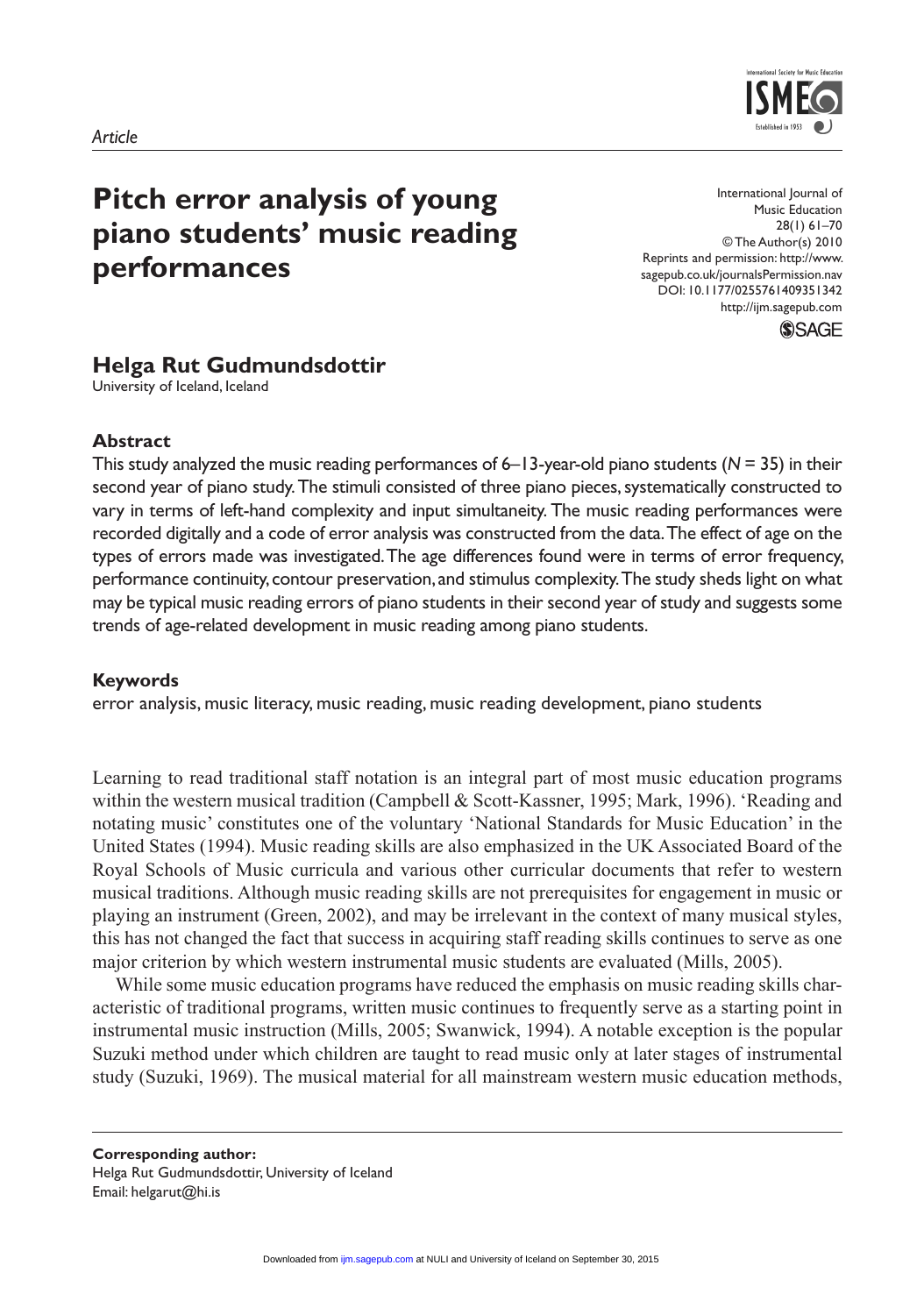including the Suzuki method, uses conventional staff notation. Hence, music reading facility is considered an important skill for a musician to have and even 'necessary for full membership of the musical community' (Sloboda, 1978, p. 4). Although shortcomings in the ability to read staff notation do not exclude an individual from full participation in some musical genres and cultures, music reading skills are obviously valuable for musicians.

Methodological differences in instruction have reflected different opinions on how reading skills should be introduced to music students. However, various methods seem to be mostly based on conventions. A method based on research findings has yet to be proposed, likely as a result of insufficient research on the acquisition of music reading skills. As has been pointed out before, there is a considerable lack of basic theories regarding music reading (Hodges, 1992).

Introduction to music reading traditionally occurs early in life. Recent studies suggest that expert music reading skills must be mastered before the age of 15 (Kopiez, Weihs, Ligges, & Lee, 2006), consequently stressing the importance of understanding how children's natural cognitive development interacts with their mastering of music reading. Studies show that elementary pitch reading skills can be taught to children as young as three or four years old (Capodilupo, 1992; Tommis & Fazey, 1999). As in other studies in music perception, age effects are found in studies on pitch reading. Brotz (1992) found a significant difference in the speed and accuracy between seven and nine year olds in a finger-tapping and pitch-reading task on a piano, and according to Capodilupo (1992), children's ability to retain more complex aspects of pitch reading increased linearly from age four to 10. Apparently, when children have reached an understanding of the correspondence between a notated pitch and a note on an instrument they may still not be able to visually comprehend a notated melody. In one study, first and second graders (six to seven year olds) were more confident reading and playing one pitch at a time than reading pitches in a melodic context (Pick, Unze, Metz, & Richardson, 1982). These results demonstrate how children's cognitive development plays an important role and should be consciously included in the endeavor of understanding the early acquisition of compound skills such as music reading.

Music reading is a complex process involving both reading skills and mechanical skills (Wolf, 1976). Studies find that music reading achievement at a high level is determined by the speed of information processing and psychomotor speed (Kopiez et al., 2006). The reading process requires a decoding of two distinct types of codes entailing the pitch information and the timing information. Behavioral and neurological studies suggest that pitch and temporal information are perceived separately both in a listening situation (Palmer & Krumhansl, 1987) and in a music reading situation (Schön & Besson, 2002; Waters & Underwood, 1999). Because music reading is a construct of processes in music perception (Sloboda, 1976, 1978, 1984), research on music reading depends on investigating the underlying processes of perception. Although pitch and timing cannot be truly separated in a musical event or in a music reading situation, the independence of pitch and timing in terms of perception is useful for the purpose of analysing pitch reading independent of the reading of timing information.

The pitches in a score that appear in a sequence usually represent a melody. According to studies on melodic perception, melodies can be perceived in terms of contour or sequence of intervals (Dowling, 1978, 1982). During the development of melodic perception, the global features of a melodic contour tend to precede the local or analytic perception of specific intervals (Bartlett & Dowling, 1980; Pick et al., 1988; Trainor & Trehub, 1993). And with musical training, global strategies of perceiving melodic contour are replaced by more specific strategies of identifying interval structures (Fujioka, Trainor, Ross, Kakigi & Pantrev, 2004). In the context of pitch reading, the visual perception of pitches and of a melodic line is likely to affect the pitch accuracy in music reading. That is, in a music reading situation, the accuracy of a melody produced is likely to reflect the strategies used to visually comprehend the notation. It is likely that the development of contextual comprehension may affect children's reading of melodies (Pick et al., 1982).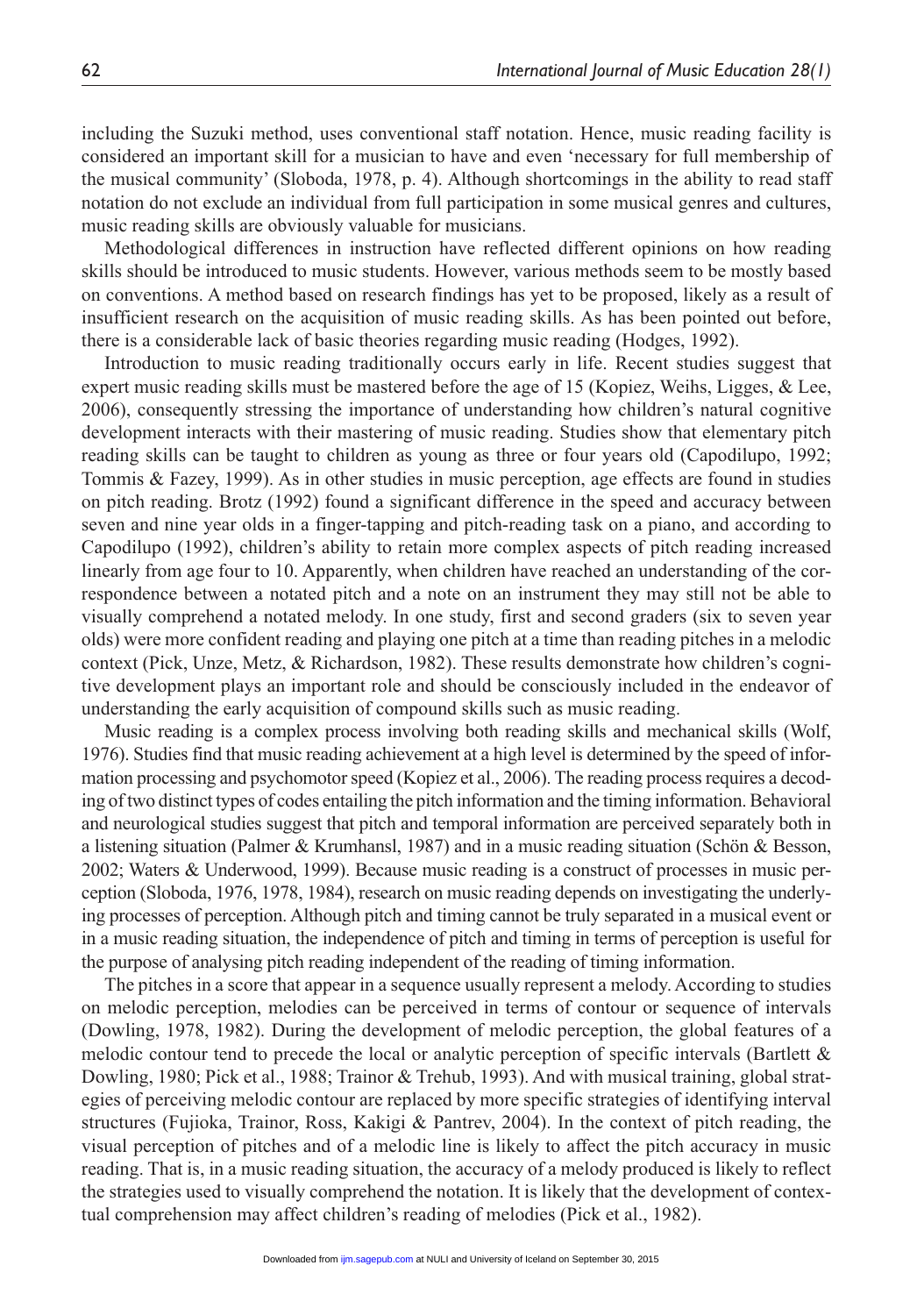Researchers have suggested that proficient music reading involves a heightened sensitivity to musical structures and understanding of relationships between groups of notes (Sloboda, 1984). Studies indicate that successful sight-reading depends on the recognition of familiar structures such as chords (Salis, 1980; Waters, Townsend, & Underwood, 1998), musical phrases (Sloboda, 1977), and tonality (MacKenzie, Vaneerd, Graham, Huron, & Wills, 1986). The absence of familiar structures results in poorer music reading performances than when these structures are present. Furthermore, Sloboda (1976) demonstrated a parallel between language reading and music reading when he reported the effect of the so-called proofreader's error in adult pianists' sight-reading performances. The best sight-readers in the study played fewer of the errors implanted in the score than did the poorer sight-readers indicating that the experts were reading the score for meaning within the context of the musical piece and thus disregarded erroneous information that did not fit the context.

From language reading literature it is apparent that the fundamentals for successful language reading are essentially the same as in music reading. That is, the ability to perceive context and search for meaningful structures in a symbolic representation is necessary for reader proficiency (Singleton, 2005). The differences between proficient language readers and beginning language readers are reflected in the types of errors they make reading a text (Goodman, 1969). The fluent reader analyses meaning at a deep level and uses this to make predictions about the text during the process of reading and is therefore more likely to make errors that are meaningful in the context of the text. The novice reader is more likely to make errors of decoding single word units, resulting in errors without meaning or non-contextual errors (Goodman, 1969; Laing, 2002). Errors are frequent in complex tasks such as language reading and music reading. The way in which errors are made can be revealing of the processes underlying such tasks. In language reading research, error analysis of the reading performances of novice readers has been an important tool for understanding the development of language reading proficiency (Goodman & Marek, 1996) and for improving language reading instruction (Singleton, 2005).

The existing knowledge on music reading is mostly drawn from studies on expert sight-readers (Edgington, 2006; Goolsby, 1994a, 1994b; Kopiez et al., 2006; MacKenzie et al., 1986; Schön & Besson, 2002; Sloboda, 1974, 1977; Thompson, 1987; Truitt, Clifton, Pollatsek, & Rayner, 1997; Waters et al., 1998) or adult novices (Kostka, 2000; Lowder, 1973). In music reading there is a lack of knowledge of the types of errors made by novices. In order to improve music reading instruction it is important, albeit not sufficient, to understand how experts read. It is of crucial importance to understand how novices read, how they make errors and why they make them. The primary purpose of the present study was to explore pitch reading errors of young piano students and the effect of age on the error making. A secondary objective was to propose error categories that could be useful as a basis for further studies on music reading.

#### **Method**

#### *Composition of testing material*

Three musical pieces were composed for this study. The pieces were in the same key (C major) and of the same length (eight measures long). The melodies moved by intervals of seconds and thirds and the rhythms contained only eighth notes and quarter notes (Figure 1). In Piece A, the melody alternated between right and left hand, a common style in beginners' piano method books (see e.g., Bastien, 1985; Palmer, Manus, & Lethco, 1995). In contrast to Piece A, Pieces B and C required simultaneous reading of the left-hand and the right-hand staff. The rhythm in Pieces B and C were identical and the melodies had the same number of seconds and thirds. Pieces B and C differed only in terms of left-hand complexity (Figure 1).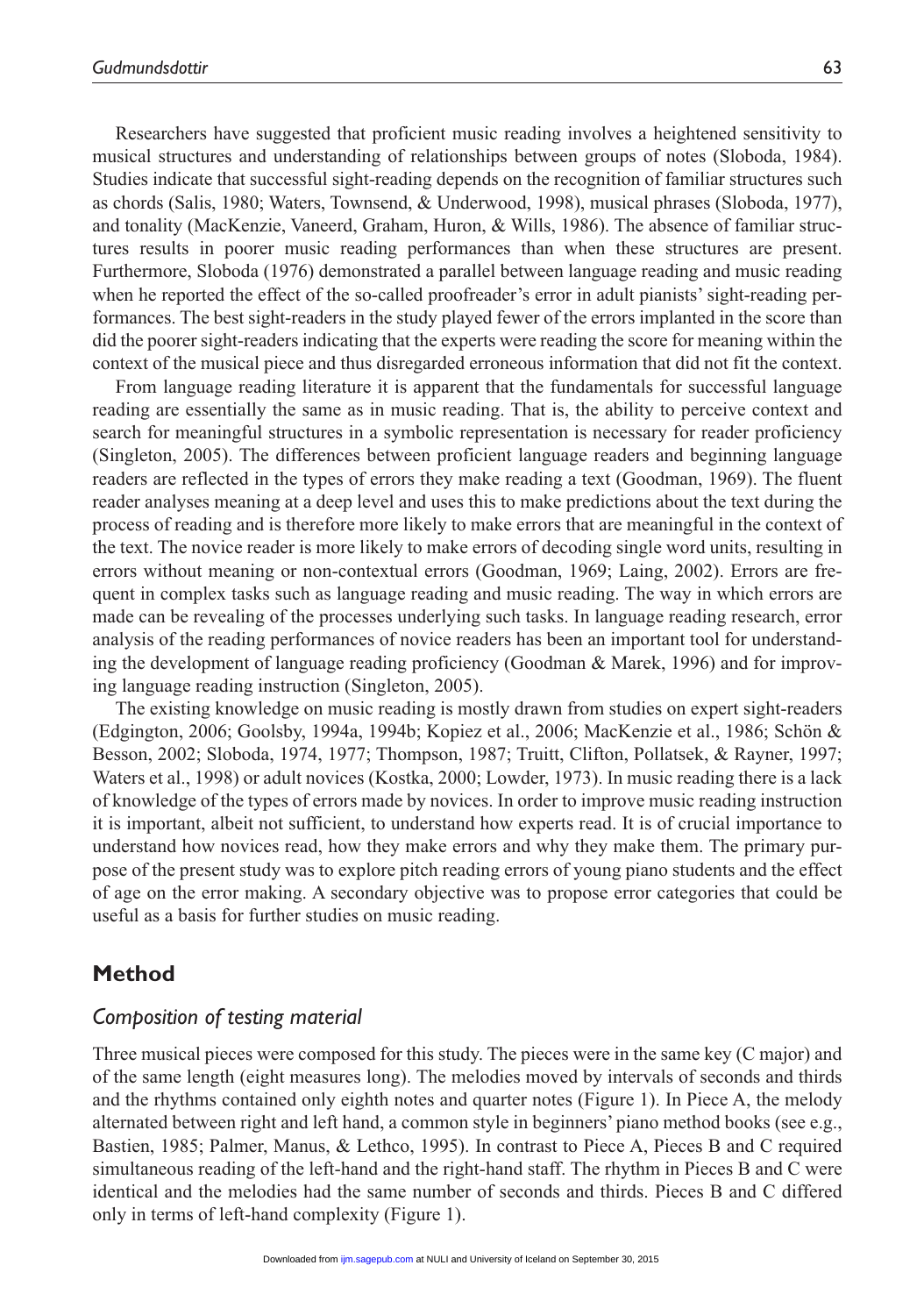

Piece A









**Figure 1.** The three musical pieces composed for the study

#### *Subjects*

Subjects were recruited through seven piano teachers from two music schools in the Princeton, New Jersey area. The criterion asked for piano students in their second or third year of piano study excluding adults. Forty piano students were tested, but five were not included in the final analysis. Three subjects had studied piano for a longer or shorter period than required by the set criterion and two subjects had to be excluded from the final sample because of technical failures in recording. The final sample consisted of 35 subjects, with age normally distributed in the age range of six to thirteen years.

All of the subjects received a half-hour piano lesson, once a week. The average amount of formal piano training of the children was 23.22 months ( $n = 18$ ,  $M = 23.22$ , SD = 7.32) for the younger group and 23.00 months ( $n = 17$ ,  $M = 23.00$ , SD = 6.43) for the older group. The mean age of the entire group was roughly nine years  $(M = 9.45)$ . In order to test the effect of age on the results in this study the sample was divided into two groups according to the age median, Younger:  $(n = 18,$ *M* = 8.22, SD = 0.88, *range* = 6–9 years) and Older: 2 (*n* = 17, *M* = 10.76, SD = 0.90, *range* = 10–13 years). The number of subjects and age distribution did not justify divisions into more than two comparable age groups. Gender distribution was similar in the two groups (Younger group: females  $n = 11$ , males  $n = 7$ ; Older group: females  $n = 9$ , males  $n = 8$ ).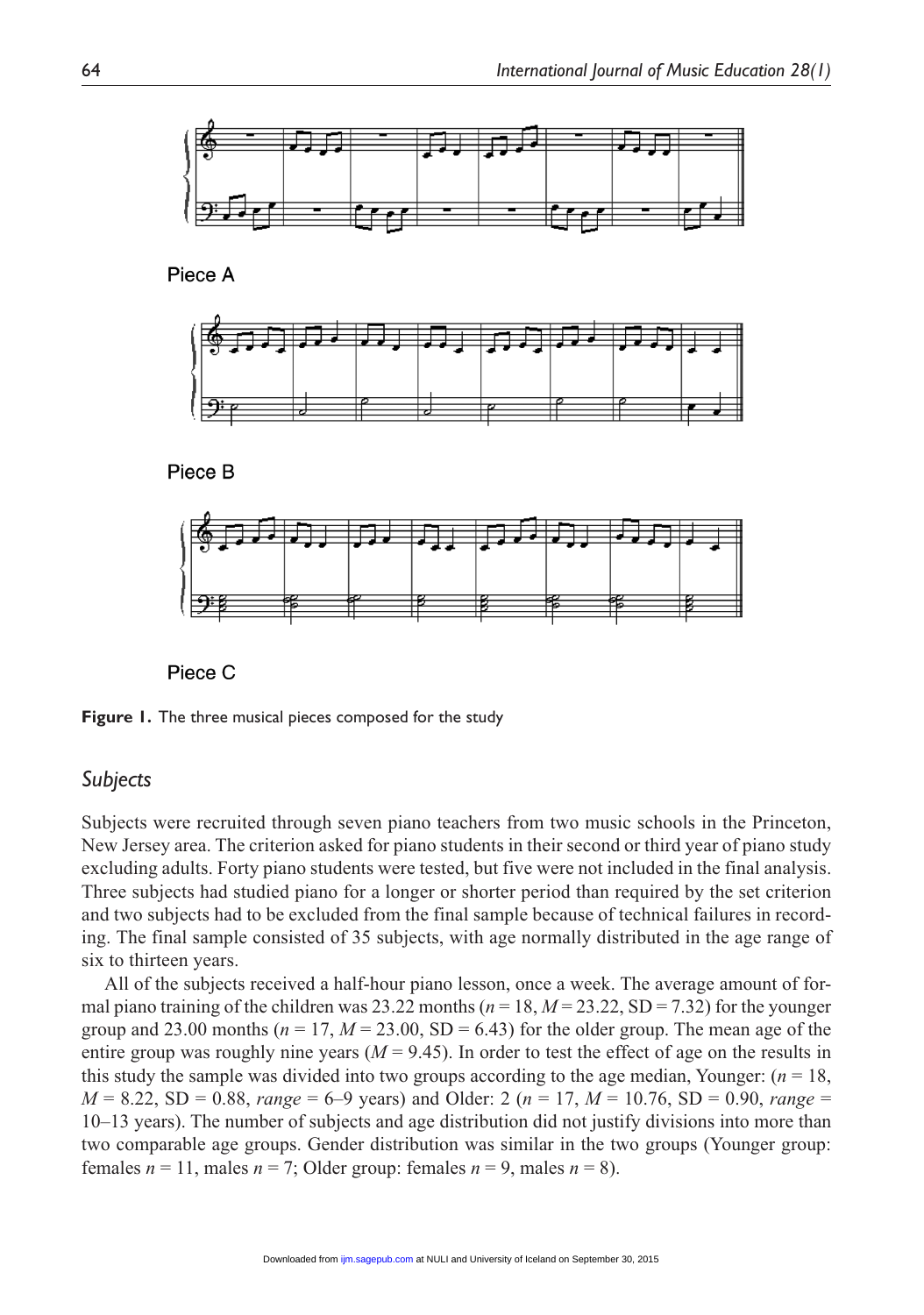### *Apparatus and procedures*

The children played on a digital piano, connected to a computer via MIDI interface. The performances were recorded using a sequencing software. Recording started automatically at the first touch of a key on the keyboard. The subjects played all three pieces in a random order. There was no metronome or counting off by the researcher. The children played at their chosen pace.

## **Results**

## *Types of errors*

Three basic pitch error types were identified in the children´s performances: Erroneous pitches (pitches that did not match the target pitches in the score), Redundant pitches (correct pitches that were repeated as in hesitation) and Omitted pitches. The most frequent error type was Erroneous pitches ( $M = 12.14$ , SD = 12.25,  $N = 35$ ), the second most frequent error type was Redundant pitches ( $M = 6.77$ , SD = 5.20,  $N = 35$ ), and the least frequent type of errors was Omitted pitches  $(M = 1.03, SD = 2.80, N = 35).$ 

A Mann-Whitney U test for two independent samples was performed on the frequency of each error type with Age as the grouping variable. The tests revealed significantly more Redundant pitch errors made by the younger group than by the older group ( $U = 62.5$ ;  $Z = -3.0$ ;  $p = .01$ ). No significant age differences were found for the frequency of Erroneous or Omitted pitches.

#### *Contour preservation*

The erroneous pitches in melodic parts were analyzed in terms of preservation or violation of melodic contour. Contour preserving pitches were more frequent than contour violating pitches or 76 percent of erroneous pitches.

Mann-Whitney U tests performed on the frequency of contour preserving and contour violating errors with Age as the grouping variable revealed significant differences between the age groups in terms of the frequency of contour violating errors ( $U = 88.5$ ;  $Z = -2.21$ ;  $p = .03$ ). The younger group made significantly more contour violating errors than did the older group. However, the frequency of contour preserving errors did not differ significantly between age groups.

#### *Errors according to left or right hand placement*

An Error-count average for all types of errors combined was calculated providing the average number of errors made per note in the score (or per chord as in the case of the left hand in Piece C) in right and left hand of each piece. The Error-count averages take into account the variation in note numbers between parts and are therefore more accurate than actual error frequencies for evaluating differences according to placement in left or right hand (Figure 2). Using a Wilcoxon Signed-Rank Test for each Piece, significantly higher Error-count averages were found in the left hand than in the right hand for all three pieces. More errors occurred on average in the left hand than in the right hand of all pieces. (A: *Mean Rank* = 8.0; *Sum of Ranks* = 80.0; *Z* = – 2.23; *p* = .03); (B: *Mean Rank* = 14.25; *Sum of Ranks* = 85.5; *Z* = – 3.34; *p* = .01); (C: *Mean Rank* = 12.50; *Sum of Ranks* = 112.5;  $Z = -2.83; p = .01.$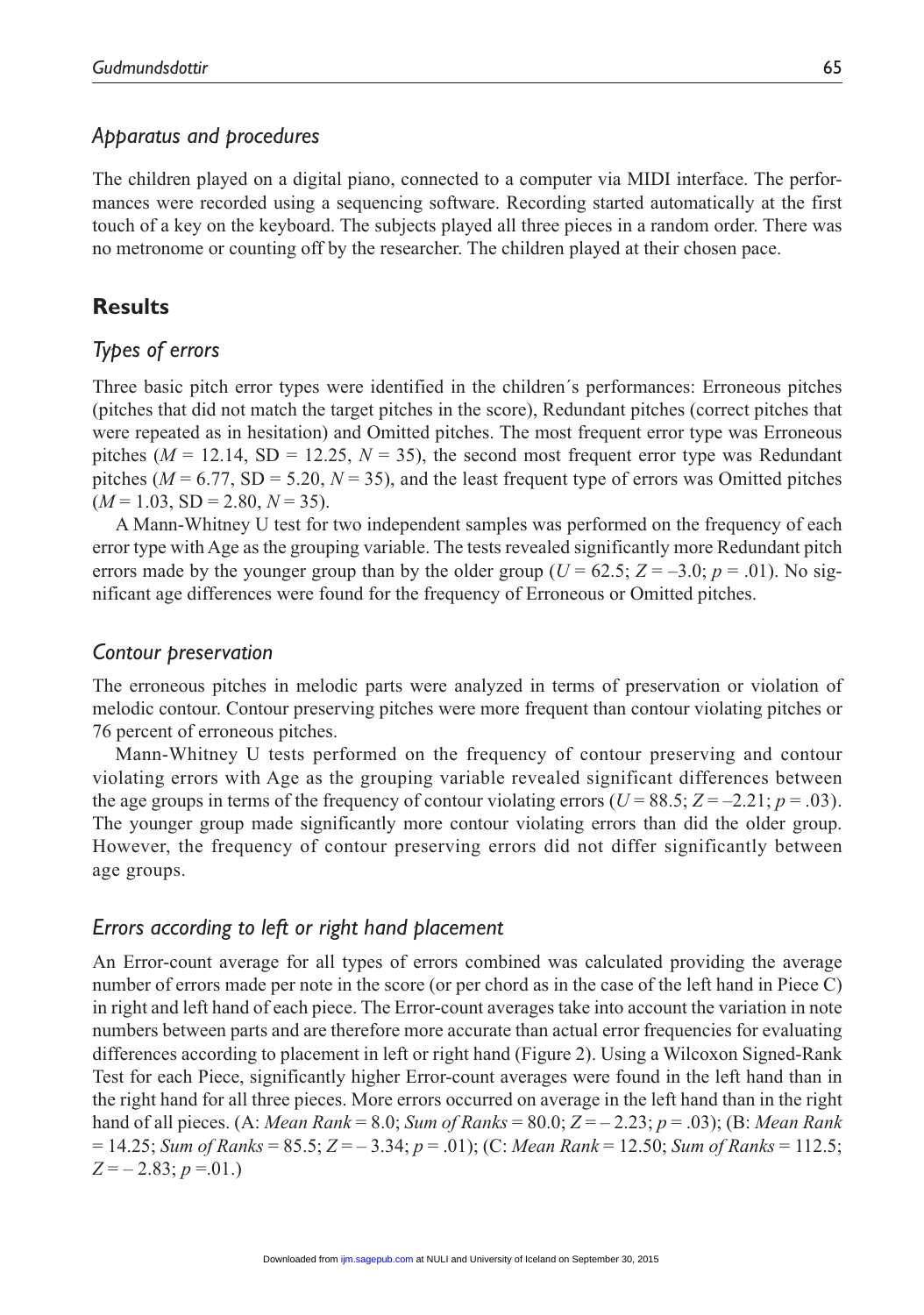

**Figure 2.** The average error in left and right hand of each piece, i.e., the error count divided with the number of notes in each part

# *Self-corrections*

When an incorrect pitch was followed by the target pitch (i.e., the correct pitch), the error was labelled as 'self-correction'. Counting of self-corrections revealed that nearly a third of Erroneous pitches were subsequently self-corrected (29.88%). In order to test whether there was a significant difference between the age groups in terms of self-corrections, a Mann-Whitney U test was performed for each of the three pieces on the proportion of incorrect pitches that were corrected and that were not corrected with Age as the grouping variable. The results indicated that there was a significant difference between the age groups in terms of self-corrections in Piece C ( $U = 88.0$ ;  $Z = -2.24$ ;  $p = .03$ ). The difference was not significant for Pieces A and B. The significant difference between the age groups in Piece C was because of a higher proportion of self-corrections among the younger children than among the older children (Younger: *n* = 18; *Mean Rank* = 21.61; *Sum of Ranks* = 389.0) (Older: *n* = 17; *Mean Rank* = 14.8; *Sum of Ranks* = 241.0).

#### *Global characteristics of the music reading performances*

There were certain trends found in the way the children made errors. In total, out of 105 ( $3 \times 35$ ) performances there were 37 that did not have any added pitches. That is, either all pitches were correct or, if there were incorrect pitches, they were not corrected. Music reading performances with no attempts to correct pitches were over three times more frequent by the older children than by the younger children. The younger children corrected some or all of the incorrect pitches they made in a performance twice as often as the older children did. In contrast, the older children made no pitch errors in twice as many performances as did the younger children.

# **Discussion**

The study confirmed previous findings that capacities in pitch reading skills develop gradually through childhood regardless of formal training (Capodilupo, 1992; Pick et al., 1982). However,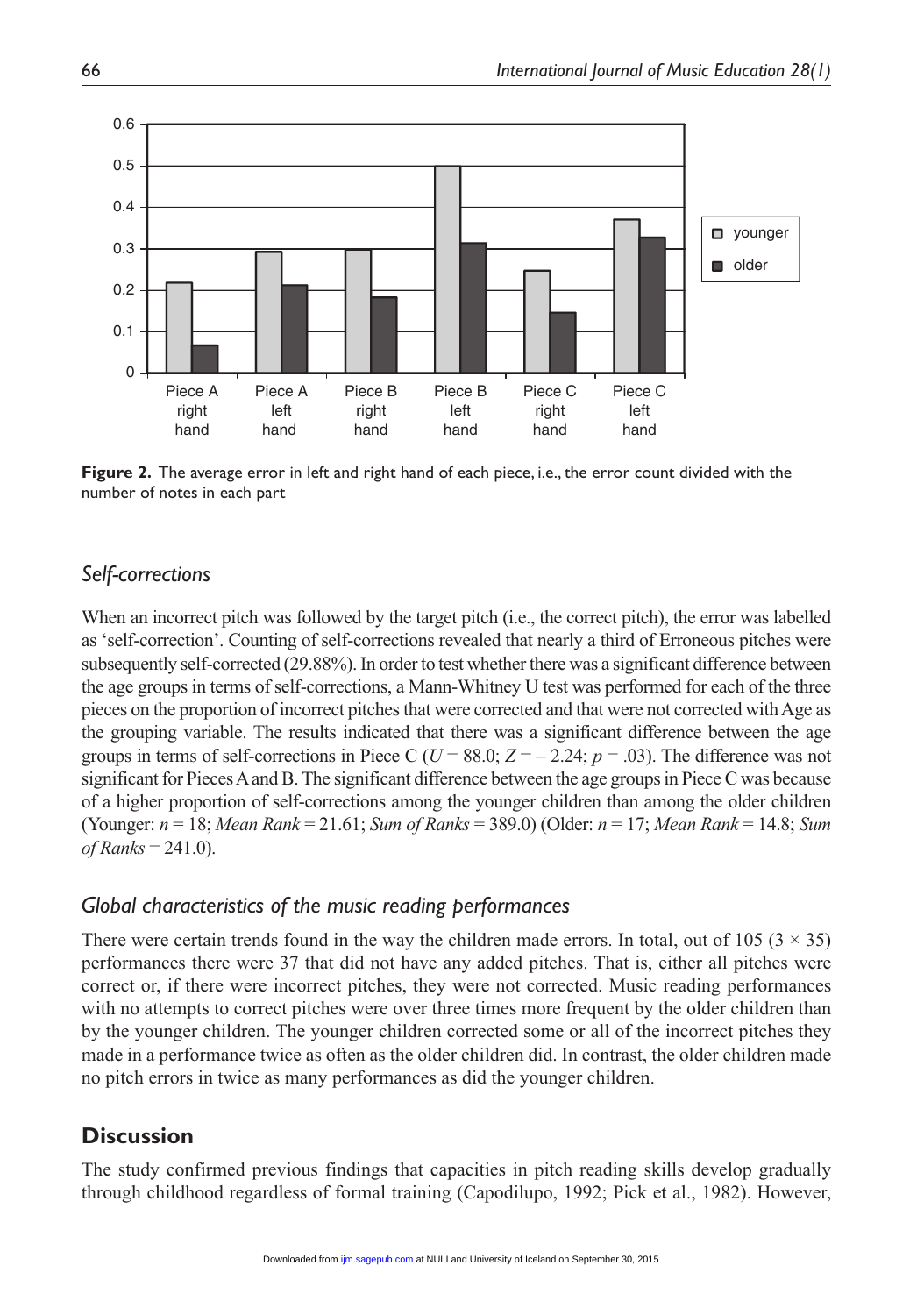general trends were similar in both age groups in terms of the types of pitch errors made. In both groups, the most frequent type was erroneous pitches and the second most frequent type was redundant pitches, while omitted pitches were few. It is fair to say that the music reading performances were marked by the children's apparent emphasis on playing all the pitches in the score correctly as reflected in the high frequency of redundant pitches as well as in instant self-corrections of pitch errors made and the low frequency of omitted pitches. Furthermore, from this data it is evident that the primary goal for the majority of the subjects seemed to be the playing of pitches at the expense of timing accuracy. These are along the same lines as the findings of Drake and Palmer (2000) who found that young pianists seemed less concerned with timing than with pitch information in a score reading task.

A high frequency of errors was expected in the music reading performances in this study, although little information is found in the research literature on music reading errors of young piano students. There is no indication in the literature of the types of errors to be expected. The present study found that analysis of errors into categories was not only helpful for identifying challenges in a music reading task, but also for comparing error-making trends between age groups.

The age differences found in this study were in terms of error frequency, continuity, contour preservation and stimulus complexity. The younger age group produced more incorrect pitches and made a higher number of redundant pitches than the older age group. More contour violating pitch errors were found in the younger group than in the older group and the complexity of the left hand (in Piece C) or playing both hands at the same time (Pieces B and C) prompted more errors from the younger children than the older children.

Age played a significant role in the children's ability to move the music reading forwards and minimizing hesitation in the performance. Redundant errors, as defined in this study, reflect hesitation in performance. A correct pitch is likely repeated either because one is not sure if the pitch was correct in the first place or because one is unsure of the pitches that follow. Interestingly, the highest frequency of redundant errors occurred among the younger subjects for Pieces B and C where both hands played simultaneously. The frequency of redundant errors was lower in Piece A where left and right hands played alternately. This indicates that the task of reading music in both hands simultaneously could have caused a greater strain on the younger subjects than on the older subjects. The task of music reading is demanding on short-term memory and it has been established that younger children's short-term memory is not as developed as that of older children (Brotz, 1992). The task of reading music on the piano, as compared to other instrumental music reading, has the added complexity of the reading from two staffs in two clefs with both hands. The duplicity of the input as well as the motor output in left and right hand simultaneously is bound to provide challenges for young piano students.

The younger children made significantly more contour violating errors than did the older children. This means that, even when they made errors, the older children were closer to the target pitch than the younger children and tended to preserve the melodic contour. Thus, it can be hypothesized that the visual perception and reproduction of a melody on a staff should follow a developmental trend similar to that found in auditory perception of melodies (Bartlett & Dowling, 1980; Pick et al., 1988; Trainor & Trehub, 1993), the developmental trend being a gradual move from a global perception of melodic attributes towards a more accurate perception and reproduction of precise intervals. Further studies are needed on the strategies used to read melodies and the possible effects of development on these strategies.

A sign of difficulty among the younger children in coping with increased input information was notable in the reading of Piece C, where the children had to read and play a block chord in the left hand at the same time as they read and played a melody in the right hand. This was reflected in a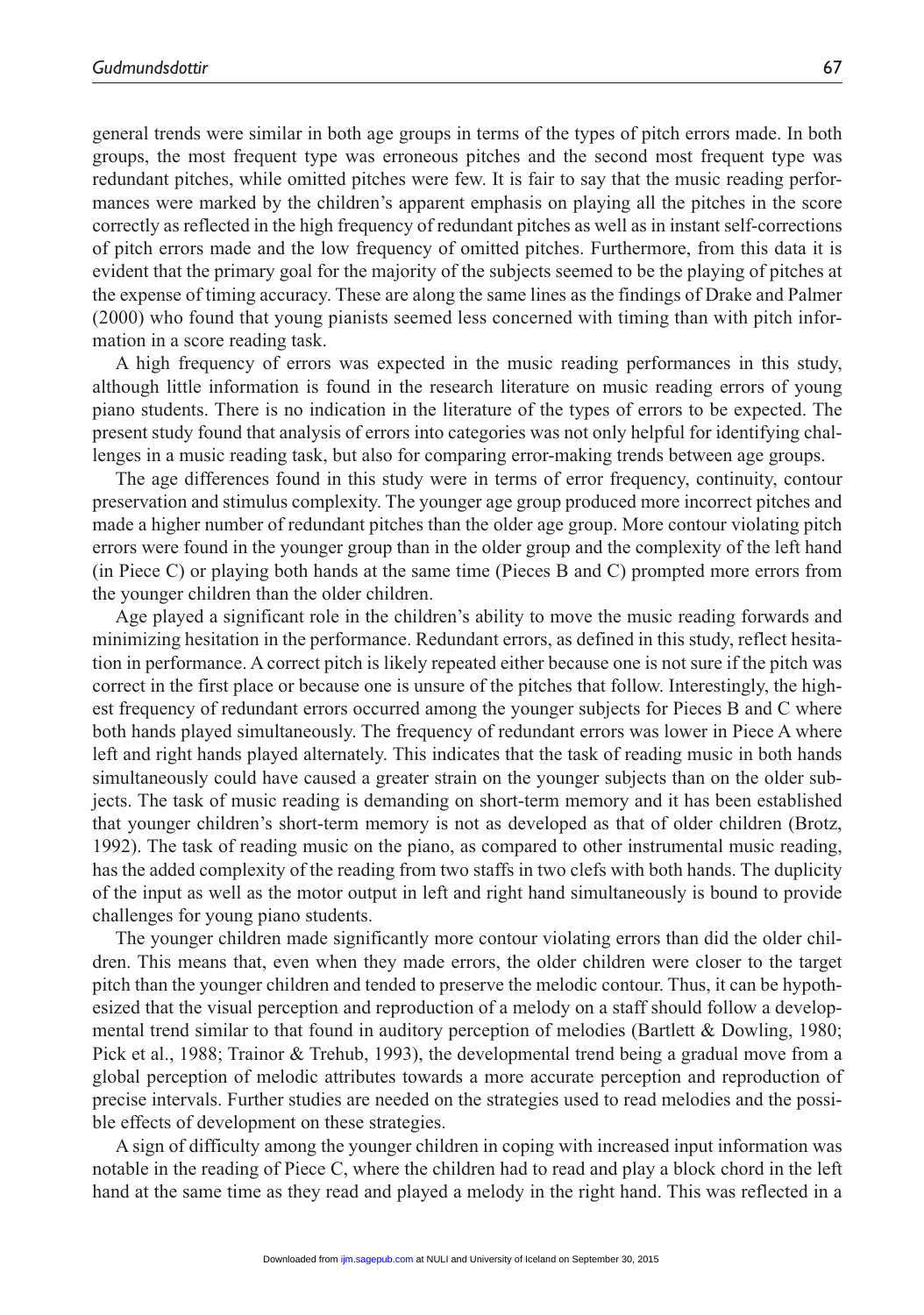significantly higher frequency of self-corrected pitches among the younger children as compared to the older children in Piece C only. It seems that not just playing simultaneously with both hands as in Piece B, but also the complexity of playing chords in the left hand, did prompt increased selfcorrecting behavior in the younger children.

Left-hand inaccuracy was consistent in this study. Across both age groups, significantly more errors occurred on average in the left hand of all three pieces, even for Piece A, where left and right hands alternate. A similar right hand bias in piano students is found in other studies. One study found that college keyboard students produced a higher error rate in left hand than in right hand (Lowder, 1973). Yet another found that young piano students relied on playing the right hand for retrieving the left hand in a memorized piece of music but not visa versa (Parbery-Clark, 2007). These findings suggest that the right hand tends to have a dominating role at least among young piano players and beginners. In a reading task as in the present study it is not clear how much lefthand inaccuracy is because of the alleged secondary status of the left hand in piano playing and how much may be attributed to difficulties in reading the bass clef.

The present study sheds light on what may be typical music reading errors of piano students in their second year of study and indicates some of the developmental trends to be expected in piano students at different ages. The findings need to be replicated, confirmed and extended in future studies for the purpose of creating a reliable knowledge base on the challenges of reading music, because, when obstacles have been identified in music reading, the next step is to overcome them and therein lies the key to improvement of music reading instruction.

#### **References**

Bartlett, J. C., & Dowling, W. J. (1980). Recognition of transposed melodies: A key-distance effect in developmental perspective. *Journal of Experimental Psycholgy: Human Perception and Performance*, *6*, 501–515.

Bastien, J. (1985). *Bastien piano basics: Piano primer level*. San Diego, CA: Neil A. Kjos Music Company.

- Brotz, T. (1992). Key-finding, fingering, and timing in piano performance of children. *Psychology of Music*, *20*, 42–56.
- Campbell, P. S., & Scott-Kassner, C. (1995). *Music in childhood: From preschool through the elementary grades*. New York: Schirmer Books, Prentice Hall International.
- Capodilupo, A. M. (1992). A neo-structural analysis of children's response to instruction in the sight reading of musical notation. In R. Case (Ed.), *The mind's staircase: Exploring the conceptual underpinnings of children's thought and knowledge*. (pp. 99–115). Hillsdale, NJ: Lawrence Erlbaum.
- Dowling, W. J. (1978). Scale and contour: Two components of a theory of memory for melodies. *Psychological Review*, *85*, 341–354.
- Dowling, W. J. (1982). Contour in context: Comments on Edworthy. *Psychomusicology*, *2*, 47.
- Drake, C., & Palmer, C. (2000). Skill acquisition in music performance: relations between planning and temporal control. *Cognition*, *74*, 1–32.
- Edgington, R. A. (2006). *The perceptions of musicians toward their use of cognitive skills in reading music at sight: Q-methodological study*. Unpublished doctoral dissertation, Oklahoma State University, USA.
- Fujioka, T., Trainor, L. J., Ross, B., Kakigi, R., & Pantev, C. (2004). Musical training enhances automatic encoding of melodic contour and interval structure. *Journal of Cognitive Neuroscience*, *16* (6), 1010–1021.
- Goodman, K. S. (1969). Analysis of oral reading miscues: Applied psycholinguistics. *Reading Research Quarterly*, *5*, 9–30.
- Goodman, Y., & Marek, A. (1996). *Retrospective miscue analysis: Revaluing readers and reading*. Katonah, NY: Richard C. Owens Publishers.
- Goolsby, T. W. (1994a). Eye movement in music reading: Effects of reading ability, notational complexity, and encounters. *Music Perception*, *12* (1), 77–96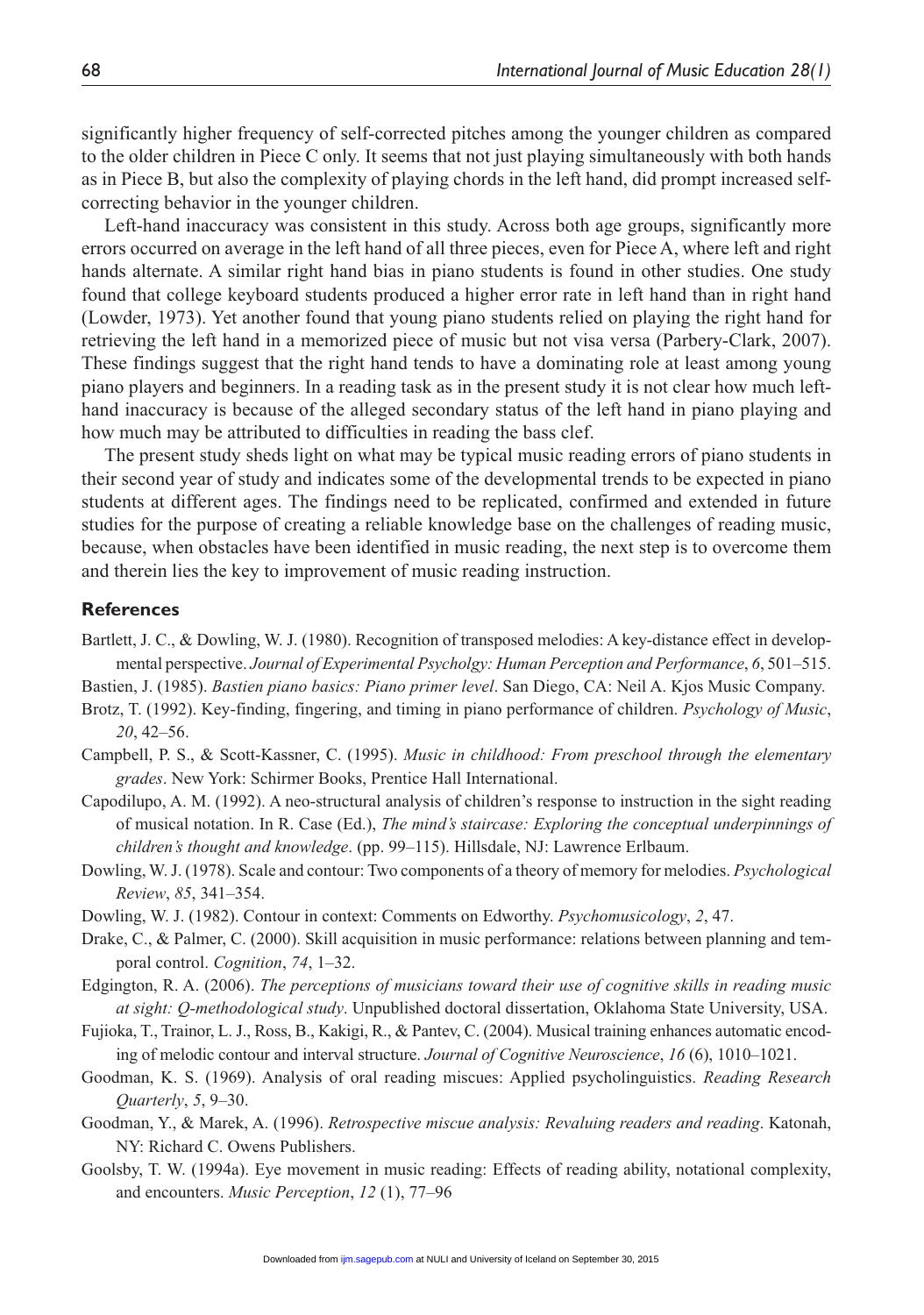- Goolsby, T. W. (1994b). Profiles of processing: Eye movements during sight reading. *Music Perception*, *12* (1), 97–123.
- Green, L. (2002). *How popular musicians learn: A way ahead for music education*. Aldershot: Ashgate.
- Hodges, D. A. (1992). The acquisition of music reading skills. In Colwell, R. (Ed.), *Handbook of research on music teaching and learning*, *a project of the Music Educators National Conference*. New York: Schirmer Books.
- Kopiez, R., Weihs, C., Ligges, U., & Lee, J.I. (2006). Classification of high and low achievers in a music sight-reading task. *Psychology of Music*, *34* (1), 5–26.
- Kostka, M. J. (2000). The effects of error-detection practice on keyboard sight-reading achievement of undergraduate music majors. *Journal of Research in Music Education*, *48*(2), 114–122.
- Laing, S. (2002). Miscue analysis in school-age children. *American Journal of Speech-Language Pathology*, *11*, 407–416.
- Lowder, J. E. (1973). Evaluation of a sight-reading test administered to freshman piano classes. *Journal of Research in Music Education*, *21*, 68–73.
- MacKenzie, C. L., Vaneerd, D. L., Graham, E. D., Huron, D. B., & Wills, B. L. (1986). The effect of tonal structure on rhythm in piano performance. *Music Perception*, *4*(2), 215–225.
- Mark, M. L. (1996). *Contemporary music education* (3rd ed.). Schirmer Books. New York.
- Mills, J. (2005). *Music in the school*. Oxford: Oxford University Press.
- National Standards for Music Education (1994). *National standards for arts education: What every young American should know and be able to do in the arts*. Reston, VA: Music Educators National Conference.
- Palmer, C., & Krumhansl, C. L. (1987). Pitch and temporal contributions to musical phrase perception: Effects of harmony, performance timing, and familiarity. *Perception & Psychophysics*, *41*(6), 505–518.
- Palmer, W. A., Manus, M., & Lethco, A. V. (1995). *Alfred's basic piano library: Piano lesson book, level 1A, second edition*. USA: Alfred Publishing.
- Parbery-Clark, A. (2007, July–August). *Children's retrieval strategies of memorized pieces*. Paper presented at the 8th conference of the Society for Music Perception and Cognition, Concordia University, Montreal.
- Pick, A. D., Unze, M. G., Metz, S., & Richardson, R. M. (1982). Learning to read music: Children's use of structure in pitch notation. *Psychomusicology*, *2*(2), 33–46.
- Pick, A. D., Palmer, C. F., Hennessy, B. L., Unze, M. G., Jones, R. K., & Richardson, R. M. (1988). Children's perception of certain musical properties: Scale and contour. *Journal of Experimental Child Psychology*, *45*, 28–51.
- Salis, D. L. (1980). Laterality effects with visual perception of musical chords and dot patterns. *Perception and Psychophysics*, *28*(4), 284–292.
- Schön, D., & Besson, M. (2002). Processing pitch and duration in music reading: An RT-ERP study. *Neuropsychologia*, *40*, 868–878.
- Singleton, C. (2005). Dyslexia and oral reading errors. *Journal of Research in Reading*, *28*(1), 4–14.
- Sloboda, J. A. (1974). The eye-hand span: An approach to the study of sight-reading. *Psychology of Music*, *2*, 4–10.
- Sloboda, J. A. (1976). The effect of item position on the likelihood of identification by inference in prose reading and music reading. *Canadian Journal of Psychology*, *30*, 228–236.
- Sloboda, J. A. (1977). Phrase units as determinants of visual processing in music reading. *British Journal of Psychology*, *68*, 117–124.
- Sloboda, J. A. (1978). The psychology of music reading. *Psychology of Music*, *6*, 3–20.
- Sloboda, J. A. (1984). Experimental studies of music reading: A review. *Music Perception*, *2*(2), 222–236.
- Suzuki, S. (1969). *Nurtured by love* (W. Suzuki, Trans.). New York: Exposition Press.

Swanwick, K. (1994). *Musical knowledge: Intuition, analysis and music education*. London & New York: Routledge.

- Thompson, W. B. (1987). Music sight-reading skill in flute players. *Journal of General Psychology*, *114*(4), 345–352.
- Tommis, Y., & Fazey, D. (1999). The acquisition of the pitch element of music literacy skills by 3–4-year-old pre-school children: A comparison of two methods. *Psychology of Music*, *27*(2), 230–244.